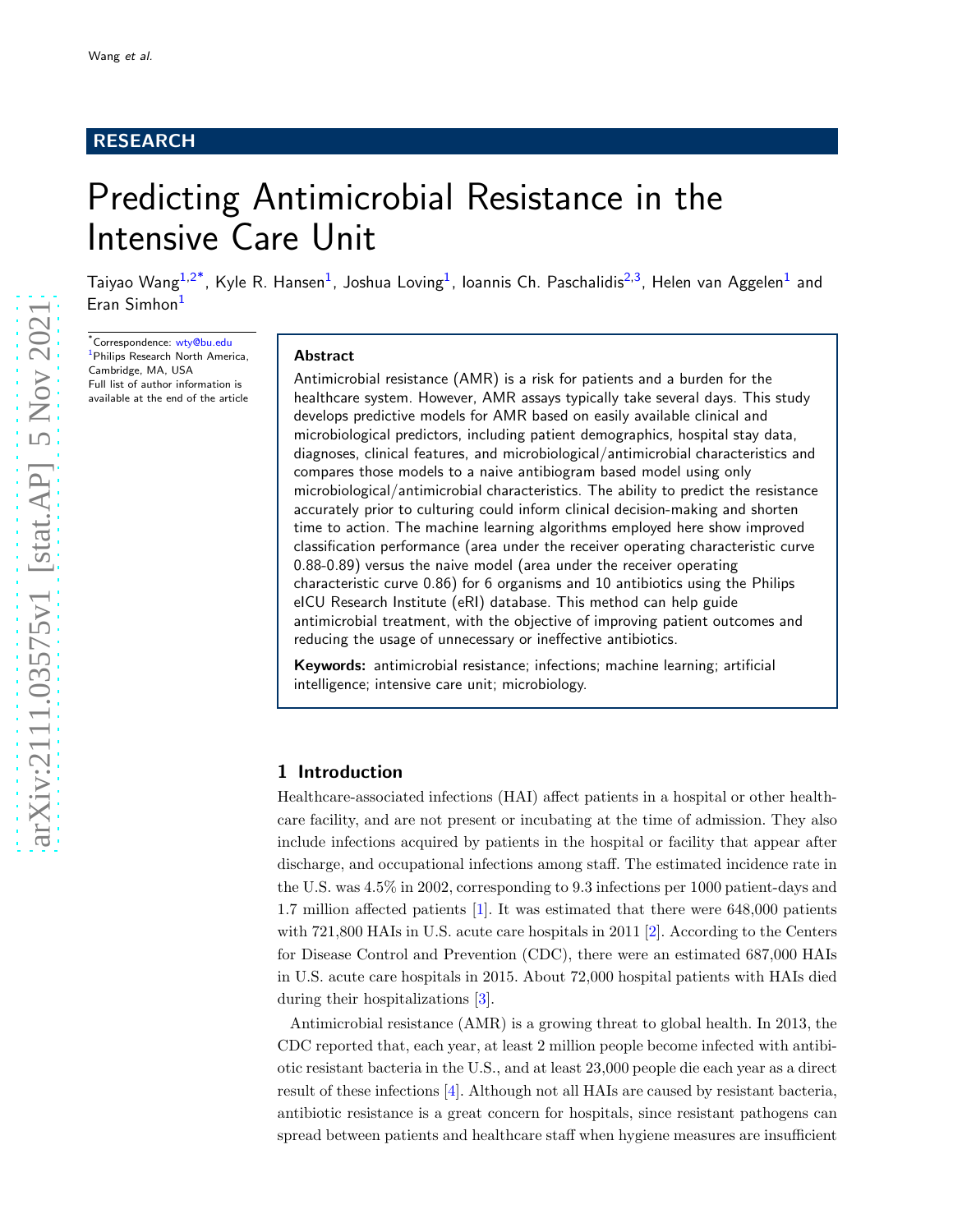and suboptimal antibiotic treatment can promote resistance, thereby worsening patient outcomes. One of the main challenges facing clinicians is the absence of fast and accurate antimicrobial resistance typing. Antimicrobial resistance assays typically take several days to complete, but patients typically require antimicrobial treatment the day they are admitted.

Being able to predict antimicrobial resistance accurately prior to culture-based resistance typing could thus help clinicians make an informed treatment decision in a timely manner.

Machine learning has been proposed as a feasible solution for bacterial AMR prediction. The current body of work on machine learning models for AMR prediction is largely focused on genomic data models. [\[5\]](#page-8-7) provides a brief overview of current studies using machine learning for prediction of antimicrobial susceptibility phenotypes from genotypic data. To the best of our knowledge, all published predictions of AMR using machine learning algorithms use either a k-mer representation of the bacterial genome [\[6,](#page-8-8) [7,](#page-8-9) [8,](#page-8-10) [9\]](#page-8-11) or other gene-related information [\[10,](#page-8-12) [11,](#page-8-13) [12\]](#page-8-14). The model by Rishishwar et al. [\[11\]](#page-8-13) that discriminates between vancomycin-intermediate and vancomycin-susceptible Staphylococcus aureus using 25 whole-genome sequences reached an accuracy of 84%. In a study by Pesesky et al. [\[10\]](#page-8-12), a rules-based and logistic regression prediction achieved agreement with standard-of-care phenotypic diagnostics of 89.0% and 90.3%, respectively, for whole-genome sequence data from 78 clinical Enterobacteriaceae isolates. In a study by Drouin et al. [\[6\]](#page-8-8), average test set error rates of set-covering machine models that predict the antibiotic resistance of Clostridium difficile, Mycobacterium tuberculosis, Pseudomonas aeruginosa, and Streptococcus pneumoniae with hundreds of genomes and k-mer representation ranged from 1.1% to 31.8%. Davis et al. [\[8\]](#page-8-10) built adaptive boosting classifiers with at least 100 genomes and k-mer representations to identify carbapenem resistance in Acinetobacter baumannii, methicillin resistance in Staphylococcus aureus, and beta-lactam and co-trimoxazole resistance in Streptococcus pneumoniae with accuracies ranging from 88% to 99%. Her et al. [\[12\]](#page-8-14) used Support Vector Machine (SVM) algorithms with radial basis function kernels to predict Escherichia coli AMR activities and reported Area Under the ROC Curve (AUC) from 93% to 100% for 12 of the most-annotated antibiotics based on a pan-genome and gene clusters selected by a genetic algorithm.

The primary objective in this work is to develop AMR predictive models and to identify important variables to predict AMR in the absence of genomic information. Instead, we will leverage patient information and microbiology test characteristics. Such models can be developed based on data that are more readily available and easier to acquire and, as a result, have the potential to offer an attractive alternative to models based on gene-related information.

Current practice relies on clinician interpretation of hospital antibiograms to guide prescribing of drugs based on population resistance. Hospital antibiograms summarize the percent of individual pathogens resistant to different antimicrobial agents and are derived from resistance typing results alone. A previous study estimated that standard care procedures result in appropriate prescription of antibiotics for only about 70% of cases [\[13\]](#page-8-15). Here we compare the performance of naive models based only on microbiology data (analogous to an antibiogram) with predictive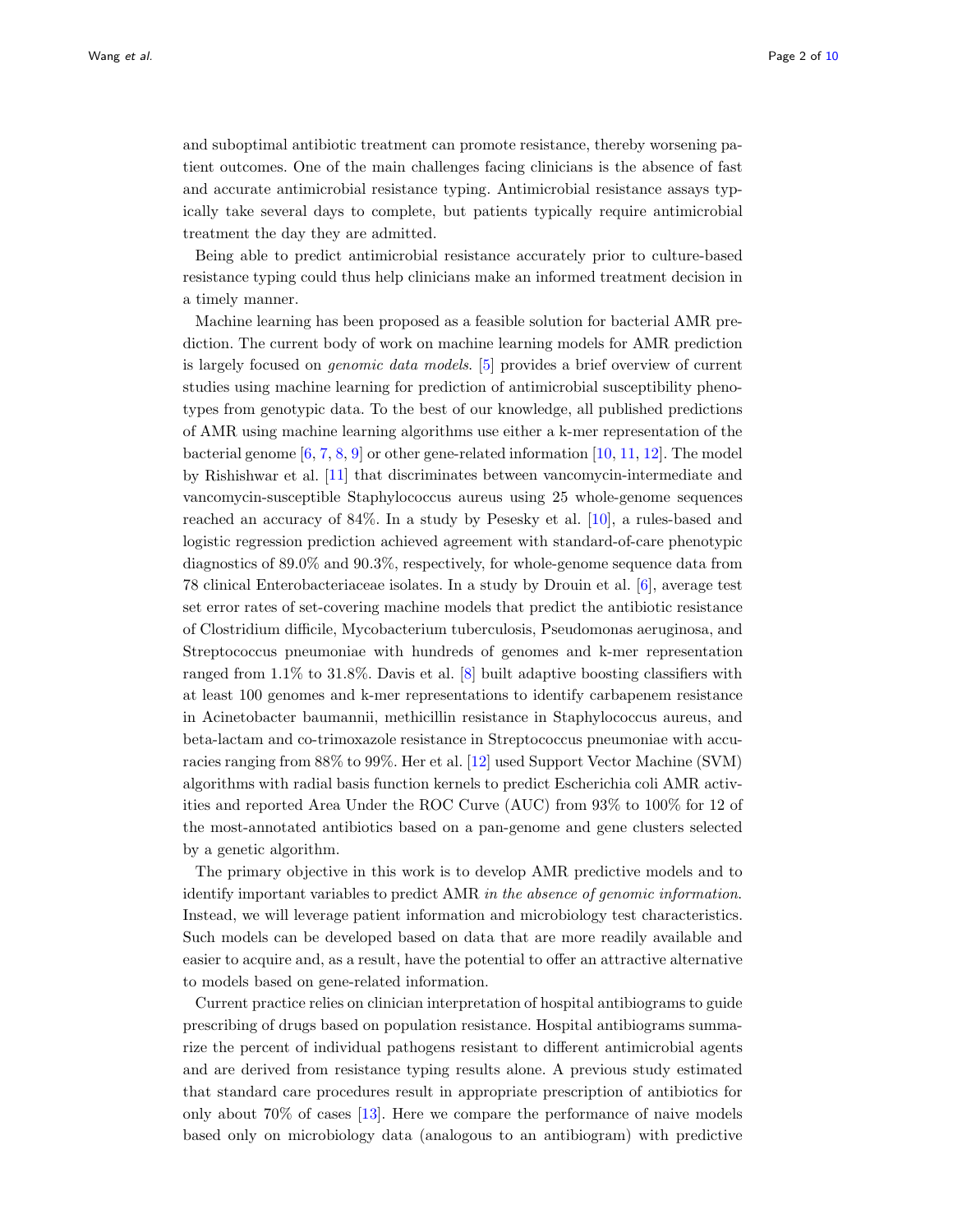models that combine resistance typing with information about patient demographics, hospital stay, previous resistance test results, and diagnoses.

An important enabler of our work is the increasing availability of patients' Electronic Health Records. The digitization of patients' medical records over the last two decades has enabled the development of more personalized and accurate models for diagnostics and treatment. Over the past few years, there has been increased interest in algorithmic and data-driven approaches to improve healthcare quality. Machine learning is increasingly being used with Electronic Health Records to predict chronic disease hospitalizations  $[14, 15]$  $[14, 15]$ , level-of-care requirements $[16]$ , mortality $[17, 18]$  $[17, 18]$  $[17, 18]$  and readmission [\[19,](#page-8-21) [20,](#page-8-22) [21,](#page-8-23) [22\]](#page-8-24).

The remainder of this paper is organized as follows. In Section [2,](#page-2-0) we review the database specifics, data selection, feature generation, pre-processing and classification methods used in the study. In Section [3,](#page-4-0) we present the prediction results and highlight the important variables. In Section [4,](#page-5-0) we discuss the results, including both limitations and strengths. Conclusions are in Section [5.](#page-7-0)

## <span id="page-2-0"></span>2 Methods

### Settings and patient data

In this study we utilized microbiology tests and patient information from the eICU Research Institute (eRI) database for patients who had a complete hospitalization between January 1, 2007 and March 31, 2013. Detailed descriptions of the eRI database are provided in [\[23,](#page-8-25) [24\]](#page-9-1). We filtered tests such that patients were at least 16 years old and cultures were taken from patients while being admitted to an ICU unit.

We selected microbiology tests limited to 6 organisms and 10 antibiotics. Organisms included are Staphylococcus aureus, Escherichia coli, Klebsiella pneumoniae, Pseudomonas aeruginosa, Staphylococcus epidermidis, Enterobacter cloacae and antibiotics were one of vancomycin, imipenem/cilastatin, cefipime, oxacillin, ciprofloxacin, nitrofurantoin, trimethoprim/sulfamethoxazole, cefazolin, ampicillin/sulbactam, and ampicillin.

After selection, there were 12,575 unique patients, 13,087 unique patient unit stays, and 80,125 tests from 191 different units. The test results which we aimed to predict were distributed as follows: 55,095 were Sensitive, 22,852 were Resistant, and 2,178 were Intermediate. Thus, after 'Sensitive' and 'Intermediate' records were combined as 'non-Resistant', the average AMR rate was 28.5%.

We included in the study two types of variables as described below.

- Patient data: patient unit stay id, gender, age, ethnicity, height, admission weight, unit location id, unit type, unit stay type, unit admit source, unit admit time, hospital admit source, number of minutes from unit admit time to culture time, the ICU visit number during the patient's hospital stay and admission diagnosis for patient unit stay.
- Microbiology data: patient culture taken year, culture taken time, number of minutes from unit admit time until the culture was taken, culture site, organism, antibiotic, and sensitivity level of antibiotic.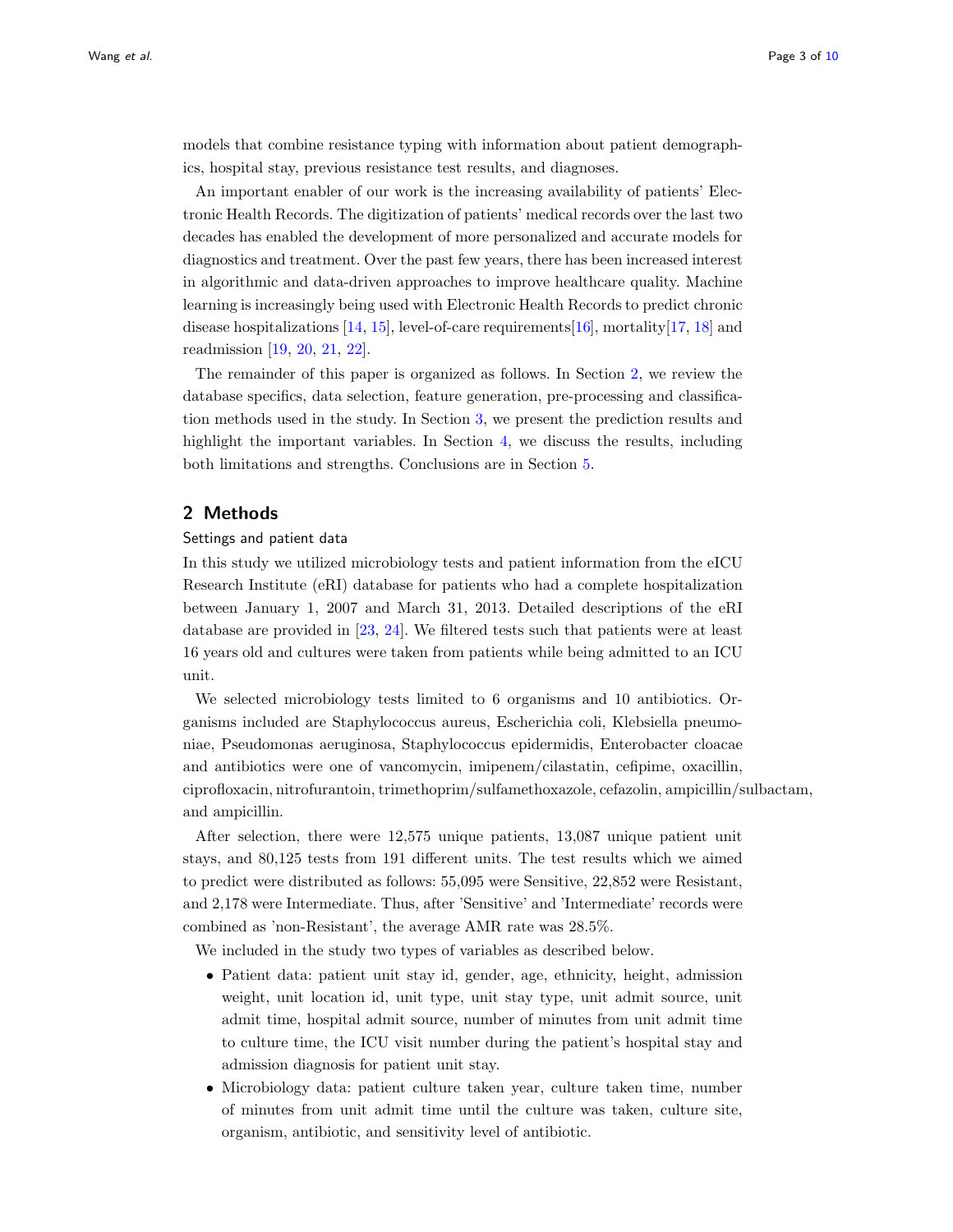#### Feature generation and pre-processing

The feature generation and pre-processing consisted of the following steps:

- Generate feature interactions 'anti-organism' between 'organism' and 'antibiotic'.
- Generate existing resistant test information for the same patient and same type 'anti-organism' (more than 48 hours ago).
- Transform hospital admit time and culture taken time from minutes to days and their log transformation.
- Convert categorical variable into dummy/indicator variables with one-hot encoding (e.g., 'anti-organism', 'locationid', 'apacheadmissiondx').
- Cutoff lower-tail (0.5th percentile) and upper-tail (99.5th percentile) values for height, weight, hospital admit time and culture taken time.
- Replace missing values of admit weight by discharge weight and replace other variables' missing values by the median across all patients.
- Perform feature selection by a two-sided  $t$ -test which compares the means of a variable in the 'resistant' and 'non-resistant' cohorts. We take as 'null' hypothesis that means are equal. If the corresponding  $p$ -value is below a threshold of 0.1 , the variable is retained. We also perform an additional step of feature elimination, excluding one variable among each set of two highly correlated  $(> 0.75 \text{ or } < -0.75)$  variables.
- Transform features by scaling each feature to be between zero and one (i.e., by dividing by the total range of the feature).

Microbiology tests were randomly split by patient unit stay id in a 60%:20%:20% fashion to training, test and validation cohorts.

#### Machine learning methods

We tested a variety of supervised classification methods [\[25\]](#page-9-2), including  $\ell_1$ regularized logistic regression (L1LR), random forests (RF), neural networks (NN) and Gradient Boosting Machine (GBM). All methods were implemented in Python, using scikit-learn [\[26\]](#page-9-3) and LightGBM [\[27\]](#page-9-4). We compared these methods with a naive model (AB) based on an antibiogram by calculating the percentage resistance in the training and validation datasets and naively setting that equal to the probability of resistance in the test datasets.

 $\ell_1$ -regularization can mitigate overfitting and improve the interpretability for models in clinical settings [\[14,](#page-8-16) [15,](#page-8-17) [28,](#page-9-5) [29,](#page-9-6) [30\]](#page-9-7). Logistic regression, widely used in statistics and machine learning studies, was implemented with an  $\ell_1$ -regularization term to induce sparsity and interpretability. We tuned the strength of the regularizer using cross-validation.

The random forest (RF) method builds a large collection of de-correlated trees, and then averages them, which generally leads to a substantial performance improvement over single tree classifiers. We tuned a number of hyperparameters, such as the number of trees, the depth of each tree, and the number of features used (a random subset of the total) at each tree node split.

Gradient boosting machine (GBM), also referred to as gradient-boosted decision trees, is a popular machine-learning algorithm used for regression and classification tasks. We used LightGBM which is a fast and high-performance GBM framework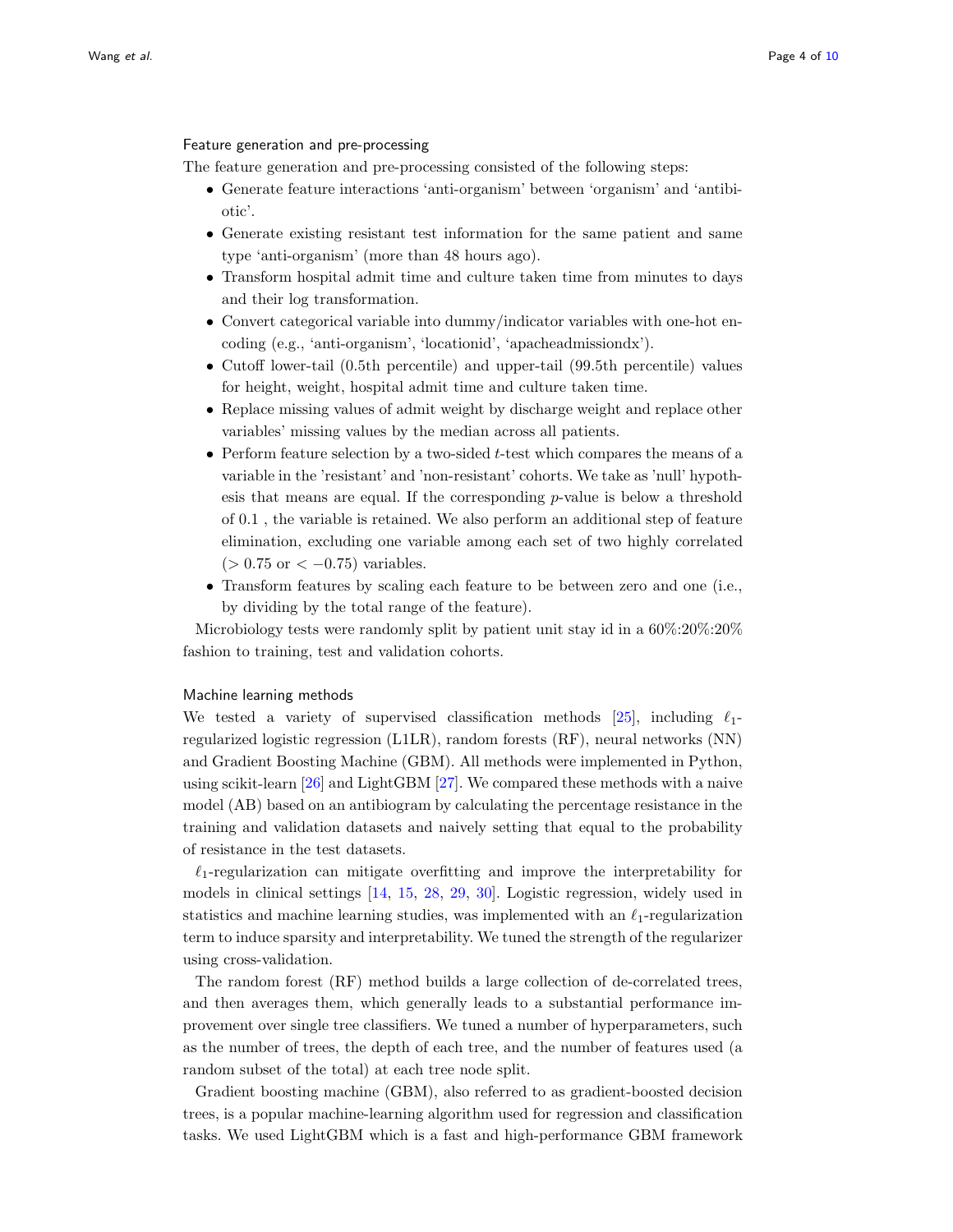that grows trees leaf-wise rather than level-wise and implements a host of techniques, such as gradient-based one-side sampling and exclusive feature bundling to deal with a large number of data instances and features, respectively. We tuned hyperparameters such as the number of leaves in each tree, and the minimum number of sample points corresponding to each leaf.

Finally, we used a class of feed-forward artificial neural networks (NN), called a multilayer perception, which consists of at least three layers of nodes. Except for the input nodes, each node uses a nonlinear activation function. It can distinguish data that is not linearly separable due to its multiple layers and non-linear activation. We tuned a number of hyperparameters such as the number of hidden neurons, layers, and iterations using a rectified linear unit ('relu') activation function for each hidden layer, and the 'Adam' adaptive stepsize rule for stochastic gradient descent.

A Receiver Operating Characteristic (ROC) curve is created by plotting the true positive rate (or recall, or sensitivity) against the false positive rate (equal to one minus the specificity) at various thresholds. The c-statistic or the area under the ROC curve (AUC), is used to evaluate the prediction performance. A perfect predictor gives an AUC score of 1 and a predictor which makes random guesses has an AUC score of 0.5.

In machine learning, ensemble methods [\[25\]](#page-9-2) that use multiple learning algorithms can obtain better predictive performance than any learning algorithms alone. We proposed a new ensemble model by averaging other prediction results based on neural networks, GBM and RF, which achieved the highest AUC in the eRI dataset.

## <span id="page-4-0"></span>3 Results

#### Prediction accuracy and ROC curve

We trained each model by using 80% of the samples for training model parameters (60% training, 20% validation) and evaluated the model's performance on the unseen test 20%.

Table [1](#page-5-1) summarizes the performance of the various predictive models on the test dataset under two learning modes. The first column contains the names of machine learning methods. The second column is the AUC under the assumption that no temporal effects exist, in which case training and test datasets are formed by randomly selecting patients. The third column is the AUC under the assumption that temporal effects exist; in this mode, samples are split by unit admit year and unit stay id so that the training samples belong to patients hospitalized before a certain data and test samples correspond to patients after that date. The latter mode aims at capturing how a predictive model would be trained in practice. From the comparison of the AUC column and the AUC time column, the prediction accuracy in practice may decrease due to temporal trends. In particular, changes in data collection and prevalence of specific microbes, render earlier data less predictive about the future.

Figure 1 are the ROC curves for the AMR prediction models and the naive model (AB) in the test cohort. Figure 2 shows the ROC curves for the AMR prediction models and the naive model (AB) in the test cohort under the assumption that temporal effects exist.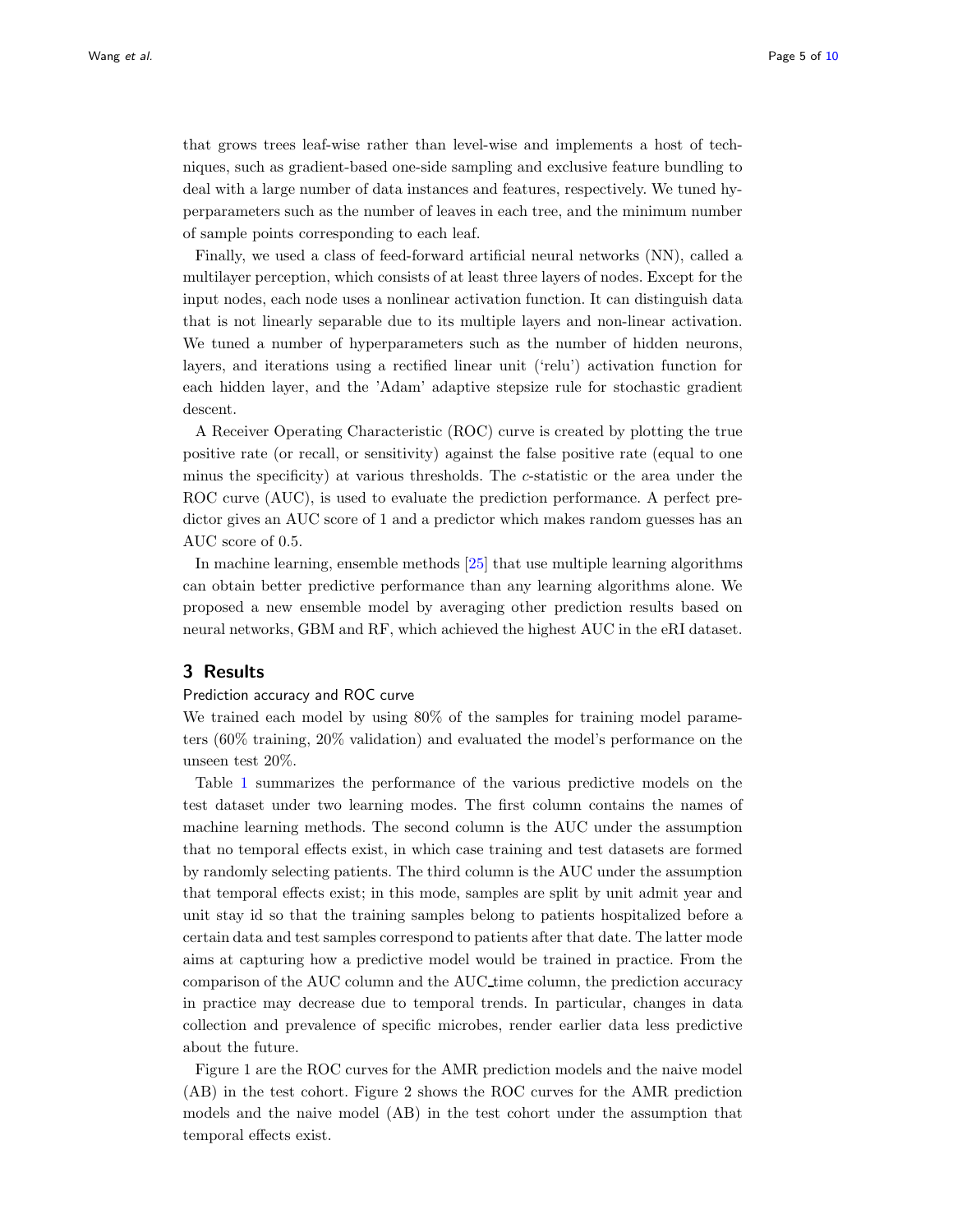| Methods           | AUC    | AUC_time |  |  |  |
|-------------------|--------|----------|--|--|--|
| AB                | 86.01% | 83.03%   |  |  |  |
| L <sub>1</sub> LR | 88.93% | 86.47%   |  |  |  |
| <b>RF</b>         | 89.03% | 86.55%   |  |  |  |
| ΝN                | 88.44% | 86.34%   |  |  |  |
| <b>GBM</b>        | 89.26% | 86.91%   |  |  |  |
| ensemble          | 89.46% | 87.13%   |  |  |  |
|                   |        |          |  |  |  |

<span id="page-5-1"></span>Table 1 Prediction accuracy by different methods.

In order to study the difference of prediction accuracy on different organisms, we trained the L1LR model for every organism separately by using an 80%-20% split between training and testing data subsets. Table [2](#page-5-2) summarizes the performance of the L1LR predictive models versus the naive model (AB) on the test dataset for every organism.

Table 2 Prediction accuracy for 6 organisms by L1LR.

<span id="page-5-2"></span>

|                            | AUC.   | AUC AB    | sample size |
|----------------------------|--------|-----------|-------------|
| Enterobacter cloacae       | 93.66% | $92.03\%$ | 4198        |
| Staphylococcus epidermidis | 92.90% | 91.35%    | 4289        |
| Staphylococcus aureus      | 91.48% | 84.22%    | 27733       |
| Klebsiella pneumoniae      | 89.96% | 80.21%    | 12814       |
| Pseudomonas aeruginosa     | 85.81% | 80.30%    | 9382        |
| Escherichia coli           | 80.52% | 76.97%    | 21709       |

#### Important variables

Table [3](#page-6-0) summarizes the 20 most predictive variables and coefficients in the L1LR model. Most of them are binary variables with prefix 'ao' from one-hot encoding of feature interactions 'anti-organism' between 'organism' and 'antibiotic'. Others include y pre, i.e., the mean of existing resistant tests for the same patient and same type 'anti-organism' more than 48 hours ago, admission diagnosis with prefix 'apacheadmissiondx', unit location id with prefix 'locationid', and culture taken time from ICU admit time. We note that since the variables have been standardized, the coefficients of different variables reveal relative strength of the variable in the model.

Figure 3summarizes average AMR rates with 6 organisms and 10 antibiotics. Figure 4summarizes total frequency counts. Figure 5summarizes AMR frequency counts.

## <span id="page-5-0"></span>4 Discussion

In this study, we apply a set of machine learning methods and propose a new ensemble method to predict AMR utilizing electronic medical records (EMR) data in conjunction with microbial information. We show that it is an improvement over a naive model (AB) designed to represent an antibiogram, which is the common practice for antibiotic resistance prediction in hospitals. The results show strong classification performance using the eRI database. In addition, important variables have been identified offering interpretability of the results.

This study provides a new framework and new predictions using EMR for predicting AMR. Instead of focusing on one organism as in previous studies, we explore six organisms and ten antibiotics. To our knowledge, this is the first study with high accuracy in predicting AMR and identifying important variables without gene-related information.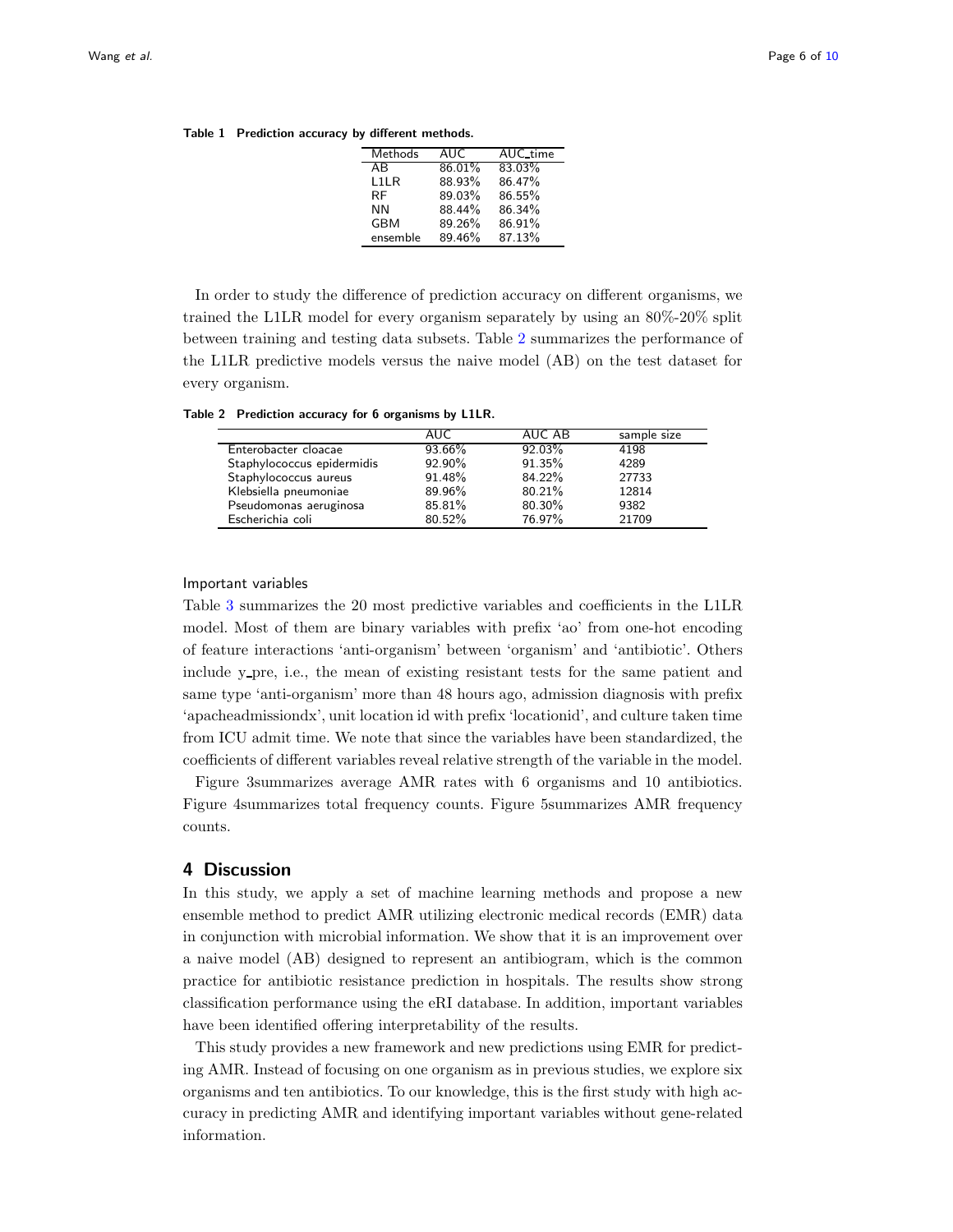| L <sub>1</sub> LR                                       | coef.   |
|---------------------------------------------------------|---------|
| ao nitrofurantoin Staphylococcus aureus                 | $-5.88$ |
| ao vancomycin Staphylococcus epidermidis                | $-5.73$ |
| ao imipenem/cilastatin Escherichia coli                 | $-5.51$ |
| ao vancomycin Staphylococcus aureus                     | $-4.90$ |
| ao cefazolin Enterobacter cloacae                       | 4.69    |
| ao_ampicillin_Pseudomonas aeruginosa                    | 4.59    |
| y_pre                                                   | 4.54    |
| ao ampicillin Klebsiella pneumoniae                     | 4.51    |
| ao ampicillin/sulbactam Pseudomonas aeruginosa          | 4.18    |
| ao_nitrofurantoin_Pseudomonas aeruginosa                | 3.99    |
| ao_imipenem/cilastatin_Klebsiella pneumoniae            | $-3.30$ |
| apacheadmissiondx Ventriculostomy                       | $-3.27$ |
| ao nitrofurantoin Staphylococcus epidermidis            | $-3.23$ |
| ao trimethoprim/sulfamethoxazole_Pseudomonas aeruginosa | 3.06    |
| ao_cefazolin_Pseudomonas aeruginosa                     | 3.03    |
| ao_imipenem/cilastatin_Enterobacter cloacae             | $-2.97$ |
| apacheadmissiondx Spinal cord surgery, other            | $-2.96$ |
| ao nitrofurantoin Escherichia coli                      | $-2.90$ |
| ao_ampicillin_Enterobacter_cloacae                      | 2.89    |
| ao ampicillin Staphylococcus epidermidis                | 2.76    |

<span id="page-6-0"></span>Table 3 Variable coefficients in the L1LR model.

The results have important consequences for ICU patients. In an ICU setting, it is critically important to obtain quick and accurate prediction without DNA sequencing, since about half of the ICU patients with AMR tests in the study are from the emergency room. The time-frame for the detection is also drastically shorter than testing multiple antibiotics – a common practice. Early detection and treatment of HAIs are vital for reducing the length of stay and mortality. For ICU patients who need acute treatment, other researchers and hospitals can use our framework with other datasets.

Researchers can further combine the variables used here with the genomic information that may improve the prediction performance.

The most important variables are interaction features 'anti-organism' between 'organism' and 'antibiotic'. If only 'organism' and 'antibiotic' are used without the second-order interaction terms (e.g., ao vancomycin Staphylococcus epidermidis), tree-based models can learn the interaction relationship but the interpretable logistic regression cannot so it performs more poorly without computing those interaction terms.

Other important variables are existing AMR tests for the same patient and same type 'anti-organism', which are highly correlated if the culture taken times are close. However, in clinical settings, it takes 24–48 hours to obtain resistant test results. That is why only existing resistance tests more than 48 hours ago should be considered as variables in the models. If existing resistance tests more than 48 hours ago are removed, values in the AUC column of Table [1](#page-5-1) decrease by about 1%. Average AMR rates and AMR frequency counts with 6 organisms and 10 antibiotics in Figure 3and Figure 5 can be used to help select antibiotics and reduce drug misuse for patients. For instance, if the average AMR rate is higher than 95% for one 'anti-organism', e.g., Klebsiella pneumoniae and ampicillin, the antibiotic drug should not be recommended for the treatment of bacterial infections. However, if the number of total frequency counts in Figure 4 is small, the AMR results should not be trusted. Other features like weight, age, height and ethnicity are important in tree-based models, e.g., GBM.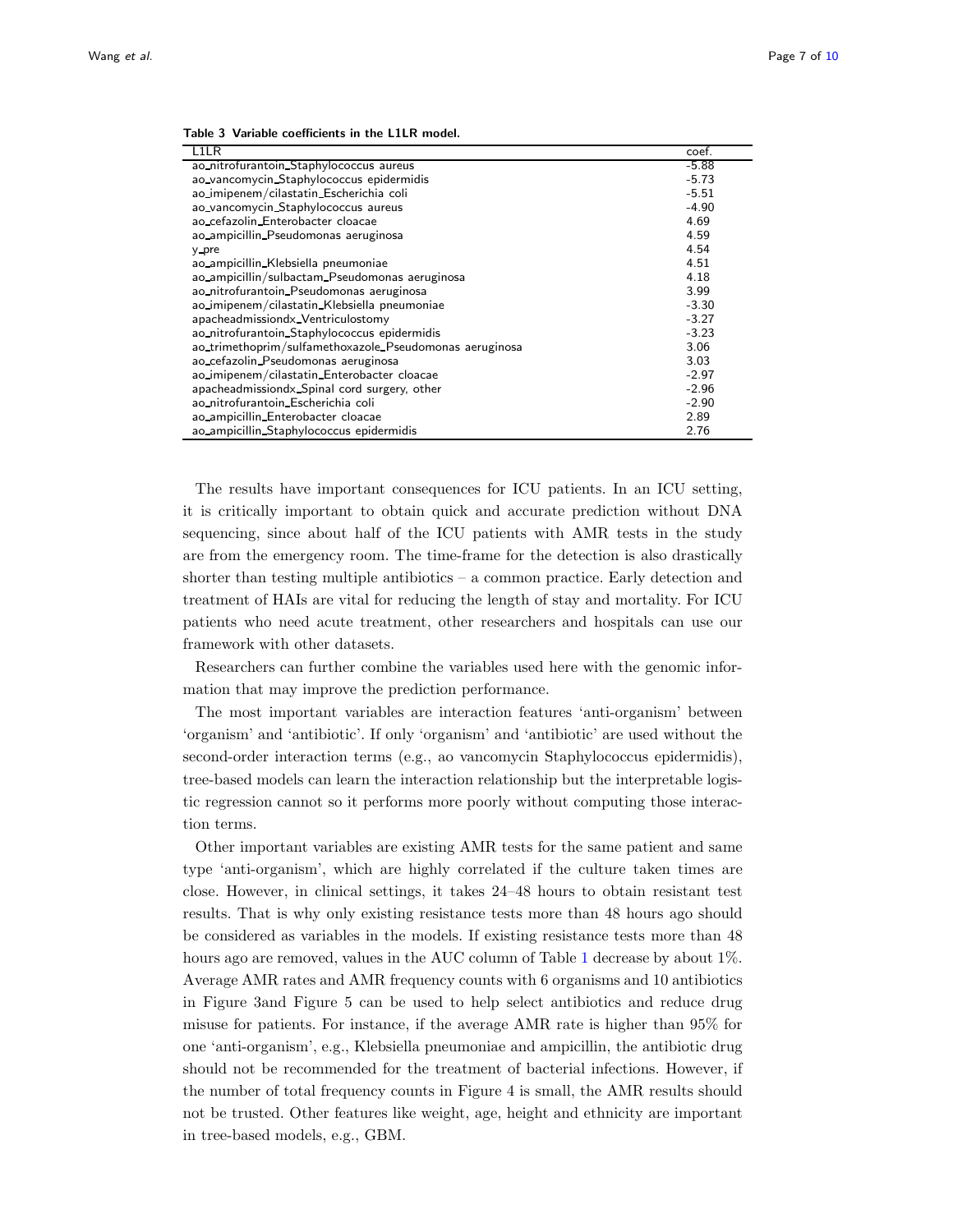In order to study AMR temporal effects, we have carried out an experiment in which samples are split by unit admit year and unit stay id so that the training samples belong to patients hospitalized earlier and the test samples belong to the patients hospitalized after a certain cutoff date. Such a prediction seeks to reproduce how a predictive model would be used in practice. From the comparison of the AUC column and the AUC time column in Table [1,](#page-5-1) the prediction accuracy in practice may decrease due to temporal trends, potentially because the type of AMR instances evolves over time. This can also be observed in the comparable shift in AUC values between Figure 1 and Figure 2.As Figure 6 suggests, average AMR rates change over time for some organisms and antibiotics.

There are some limitations of our study. First, spatio-temporal effects [\[31\]](#page-9-8) are not explicitly modeled. One reason is that our data span more than 6 years and 191 different units; many more data samples would be needed to reliably model spatio-temporal effects.

## <span id="page-7-0"></span>5 Conclusions

The machine learning algorithms employed in this work to predict AMR based on the eRI database exhibit improved classification performance compared to the AB model. Our framework is faster and less expensive than previous research on predicting AMR with genomic data. The techniques we utilized can be extended to other settings besides the ICU. Our findings and the development of accurate predictive models of AMR can guide the choice of appropriate antibiotics, thereby reducing the occurrence of antibiotic resistance, decreasing healthcare costs and improving patient outcomes.

The models developed in this work are based on patients who are admitted to the ICU at least once. In the future, the models can be further generalized to other hospital units, evaluating their performance in a more general setting. Another future direction is to combine our methods with previous predictions that leveraged gene information. As we argued, our framework is faster and more inexpensive but perhaps less accurate than genomics-based models. For some organisms or 'antiorganism' combinations, our predictions achieve high prediction accuracy. But for some other organisms or 'anti-organism' combinations with low prediction accuracy, e.g., 'Escherichia coli', one could potentially refine the prediction with DNA sequencing data [\[12\]](#page-8-14). The models introduced here can help hospitals speed up appropriate treatment of infection to improve patient outcomes, and to reduce the costs of AMR prediction.

#### Abbreviations

AMR: Antimicrobial resistance eRI: eICU Research Institute APACHE: Acute Physiology and Chronic Health Evaluation AUC: Area Under the Receiver Operating Characteristic (ROC) Curve CDC: Centers for Disease Control and Prevention EMR: electronic medical records GBM: Gradient Boosting Machine HAI: Healthcare-associated infection ICU: Intensive care unit L1LR:  $\ell_1$ -regularized logistic regression NN: neural networks RF: random forests SVM: Support Vector Machine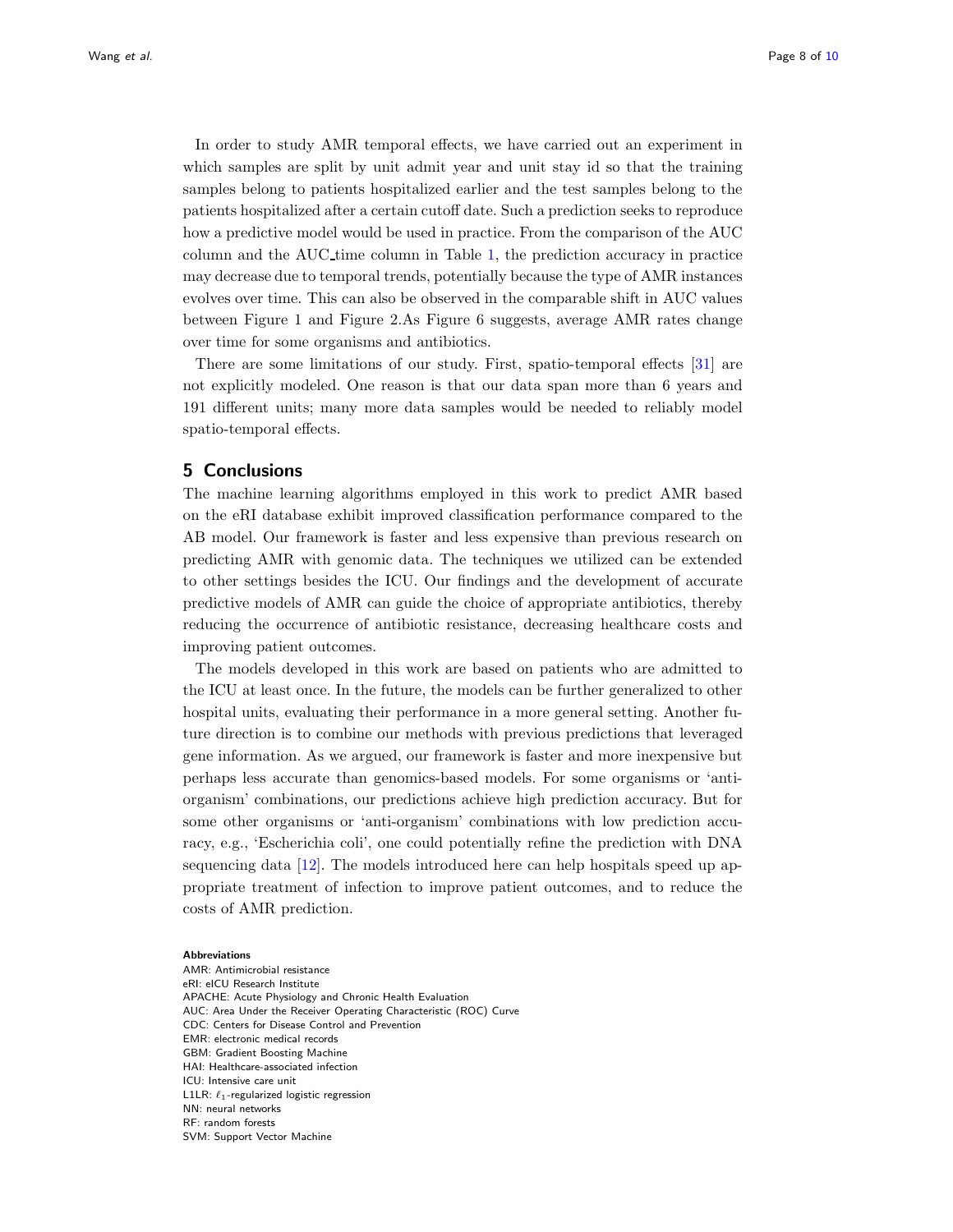#### Competing interests

ES, JL, KRH and HvA were salaried employees of Philips Research when the study was done. ICP and TW declare no conflicts of interest. ICP has been partially supported by the Office of Naval Research under MURI grant N00014-19-1-2571, by the NSF under grants IIS-1914792, DMS-1664644, and CNS-1645681, and by the NIH/NIGMS under grant 1R01GM135930.

#### Author's contributions

All of us contributed to the design of the study and to the definition of the problem. TW and KRH queried and analyzed the data. TW took the lead in writing the manuscript. All authors provided critical feedback and helped shape the research, analysis and manuscript.

#### Acknowledgements

The authors would like to thank Chieh Lo, Ting Feng, Bryan Conroy, David Noren, and Andrew Hoss for helpful discussions.

#### Author details

<span id="page-8-0"></span><sup>1</sup>Philips Research North America, Cambridge, MA, USA. <sup>2</sup>Center for Information and Systems Engineering, Boston University, Boston, MA, USA. <sup>3</sup>Department of Biomedical Engineering, Boston University, Boston, MA, USA.

#### <span id="page-8-3"></span>References

- <span id="page-8-2"></span><span id="page-8-1"></span>1. Organization, W.H., et al.: Health care-associated infections fact sheet. ND http://tinyurl. com/d2qwn9m (accessed 17 Auguest 2018) (2016)
- <span id="page-8-4"></span>2. Magill, S.S., Edwards, J.R., Bamberg, W., Beldavs, Z.G., Dumyati, G., Kainer, M.A., Lynfield, R., Maloney, M., McAllister-Hollod, L., Nadle, J., et al.: Multistate point-prevalence survey of health care–associated infections. New England Journal of Medicine 370(13), 1198–1208 (2014)
- <span id="page-8-5"></span>3. for Disease Control, C., Prevention: Data Portal — HAI — CDC (2018). <https://www.cdc.gov/hai/data/portal/index.html> Accessed 2019-04-15
- <span id="page-8-6"></span>4. for Disease Control, C., Prevention: Antibiotic resistance threats in the United States (2013). <https://www.cdc.gov/drugresistance/threat-report-2013/> Accessed 2018-08-15
- <span id="page-8-7"></span>5. Macesic, N., Polubriaginof, F., Tatonetti, N.P.: Machine learning: novel bioinformatics approaches for combating antimicrobial resistance. Current opinion in infectious diseases  $30(6)$ , 511–517 (2017)
- <span id="page-8-8"></span>6. Drouin, A., Giguère, S., Déraspe, M., Marchand, M., Tyers, M., Loo, V.G., Bourgault, A.-M., Laviolette, F., Corbeil, J.: Predictive computational phenotyping and biomarker discovery using reference-free genome comparisons. BMC genomics  $17(1)$ , 754 (2016)
- <span id="page-8-9"></span>7. Santerre, J.W., Davis, J.J., Xia, F., Stevens, R.: Machine learning for antimicrobial resistance. arXiv preprint arXiv:1607.01224 (2016)
- <span id="page-8-10"></span>8. Davis, J.J., Boisvert, S., Brettin, T., Kenyon, R.W., Mao, C., Olson, R., Overbeek, R., Santerre, J., Shukla, M., Wattam, A.R., et al.: Antimicrobial resistance prediction in patric and rast. Scientific reports 6, 27930 (2016)
- <span id="page-8-11"></span>9. Jha, M., Kawale, A.K., Verma, C.K.: Interpretable model for antibiotic resistance prediction in bacteria using deep learning. Biomedical and Pharmacology Journal 10(4), 1963–1968 (2017)
- <span id="page-8-12"></span>10. Pesesky, M.W., Hussain, T., Wallace, M., Patel, S., Andleeb, S., Burnham, C.-A.D., Dantas, G.: Evaluation of machine learning and rules-based approaches for predicting antimicrobial resistance profiles in gram-negative bacilli from whole genome sequence data. Frontiers in microbiology 7, 1887 (2016)
- <span id="page-8-13"></span>11. Rishishwar, L., Petit, R.A., Kraft, C.S., Jordan, I.K.: A genome sequence based discriminator for vancomycin-intermediate staphylococcus aureus. Journal of bacteriology, 01410 (2013)
- <span id="page-8-14"></span>12. Her, H.-L., Wu, Y.-W.: A pan-genome-based machine learning approach for predicting antimicrobial resistance activities of the escherichia coli strains. Bioinformatics 34(13), 89–95 (2018)
- <span id="page-8-15"></span>13. Fleming-Dutra, K.E., Hersh, A.L., Shapiro, D.J., Bartoces, M., Enns, E.A., File, T.M., Finkelstein, J.A., Gerber, J.S., Hyun, D.Y., Linder, J.A., et al.: Prevalence of inappropriate antibiotic prescriptions among us ambulatory care visits, 2010-2011. Jama 315(17), 1864–1873 (2016)
- <span id="page-8-16"></span>14. Brisimi, T.S., Xu, T., Wang, T., Dai, W., Adams, W.G., Paschalidis, I.C.: Predicting chronic disease hospitalizations from electronic health records: an interpretable classification approach. Proceedings of the IEEE 106(4), 690–707 (2018)
- <span id="page-8-17"></span>15. Brisimi, T.S., Xu, T., Wang, T., Dai, W., Paschalidis, I.C.: Predicting diabetes-related hospitalizations based on electronic health records. Statistical Methods in Medical Research (2019). doi[:10.1177/096228021881091](http://dx.doi.org/10.1177/096228021881091)
- <span id="page-8-18"></span>16. Hao, B., Sotudian, S., Wang, T., Xu, T., Hu, Y., Gaitanidis, A., Breen, K., Velmahos, G.C., Paschalidis, I.C.: Early prediction of level-of-care requirements in patients with covid-19. Elife 9, 60519 (2020)
- <span id="page-8-19"></span>17. Wang, T., Paschalidis, A., Liu, Q., Liu, Y., Yuan, Y., Paschalidis, I.C.: Predictive models of mortality for hospitalized patients with covid-19: Retrospective cohort study. JMIR medical informatics 8(10), 21788 (2020)
- <span id="page-8-20"></span>18. Chiang, H.-Y., Huang, H.-C., Chung, C.-W., Yeh, Y.-C., Chen, Y.-C., Tien, N., Lin, H.-S., Ho, M.-W., Kuo, C.-C.: Risk prediction for 30-day mortality among patients with clostridium difficile infections: a retrospective cohort study. Antimicrobial Resistance & Infection Control 8(1), 175 (2019)
- <span id="page-8-21"></span>19. Badawi, O., Breslow, M.J.: Readmissions and death after icu discharge: development and validation of two predictive models. PloS one  $7(11)$ , 48758  $(2012)$
- <span id="page-8-22"></span>20. Wang, T., Paschalidis, I.C.: Prescriptive cluster-dependent support vector machines with an application to reducing hospital readmissions. arXiv preprint arXiv:1903.09056 (2019)
- <span id="page-8-23"></span>21. Bertsimas, D., Li, M.L., Paschalidis, I.C., Wang, T.: Prescriptive analytics for reducing 30-day hospital readmissions after general surgery. PloS one 15(9), 0238118 (2020)
- <span id="page-8-24"></span>22. Wang, T.: Data analytics and optimization methods in biomedical systems: from microbes to humans. PhD thesis, Boston University (2020)
- <span id="page-8-25"></span>23. Lilly, C.M., Zuckerman, I.H., Badawi, O., Riker, R.R.: Benchmark data from more than 240,000 adults that reflect the current practice of critical care in the united states. Chest 140(5), 1232–1242 (2011)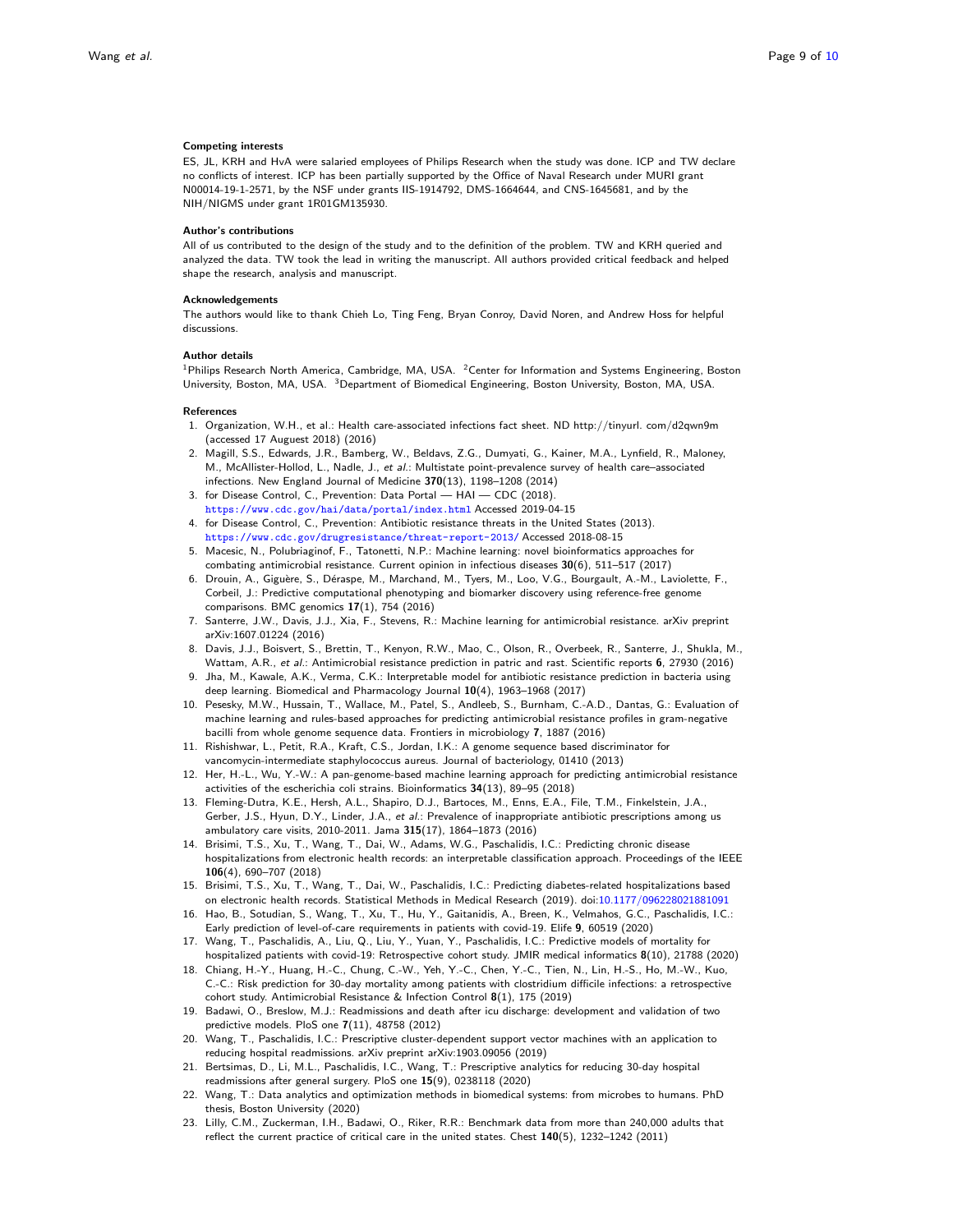- <span id="page-9-1"></span><span id="page-9-0"></span>24. McShea, M., Holl, R., Badawi, O., Riker, R.R., Silfen, E.: The eicu research institute-a collaboration between industry, health-care providers, and academia. IEEE Engineering in Medicine and Biology Magazine 29(2), 18–25 (2010)
- <span id="page-9-3"></span><span id="page-9-2"></span>25. Friedman, J., Hastie, T., Tibshirani, R.: The Elements of Statistical Learning vol. 1. Springer, ??? (2001)
- 26. Pedregosa, F., Varoquaux, G., Gramfort, A., Michel, V., Thirion, B., Grisel, O., Blondel, M., Prettenhofer, P., Weiss, R., Dubourg, V., Vanderplas, J., Passos, A., Cournapeau, D., Brucher, M., Perrot, M., Duchesnay, E.: Scikit-learn: Machine Learning in Python. Journal of Machine Learning Research 12, 2825–2830 (2011)
- <span id="page-9-4"></span>27. Ke, G., Meng, Q., Finley, T., Wang, T., Chen, W., Ma, W., Ye, Q., Liu, T.-Y.: Lightgbm: A highly efficient gradient boosting decision tree. In: Advances in Neural Information Processing Systems, pp. 3146–3154 (2017)
- <span id="page-9-5"></span>28. Chen, R., Paschalidis, I.C.: A robust learning approach for regression models based on distributionally robust optimization. Journal of Machine Learning Research 19(13) (2018)
- <span id="page-9-6"></span>29. Xu, T., Brisimi, T.S., Wang, T., Dai, W., Paschalidis, I.C.: A joint sparse clustering and classification approach with applications to hospitalization prediction. In: Decision and Control (CDC), 2016 IEEE 55th Conference On, pp. 4566–4571 (2016). IEEE
- <span id="page-9-7"></span>30. Wang, T., Paschalidis, I.C.: Convergence of parameter estimates for regularized mixed linear regression models. arXiv preprint arXiv:1903.09235 (2019)
- <span id="page-9-8"></span>31. McCormick, A.W., Whitney, C.G., Farley, M.M., Lynfield, R., Harrison, L.H., Bennett, N.M., Schaffner, W., Reingold, A., Hadler, J., Cieslak, P., et al.: Geographic diversity and temporal trends of antimicrobial resistance in streptococcus pneumoniae in the united states. Nature medicine  $9(4)$ , 424 (2003)

Figures

Figure 1 ROC curves for the AMR prediction & naive models in the test cohort.

Figure 2 ROC curves for the AMR prediction & naive models in the test cohort under the assumption that temporal effects exist.

Figure 3 Percentage of AMR averaged across all patients and samples for the selected 6 organisms and 10 antibiotics.

Figure 4 Total frequency counts with 6 organisms and 10 antibiotics.

Figure 5 AMR frequency counts with 6 organisms and 10 antibiotics.

Figure 6 Average AMR rates over years for high-frequency organisms and antibiotics.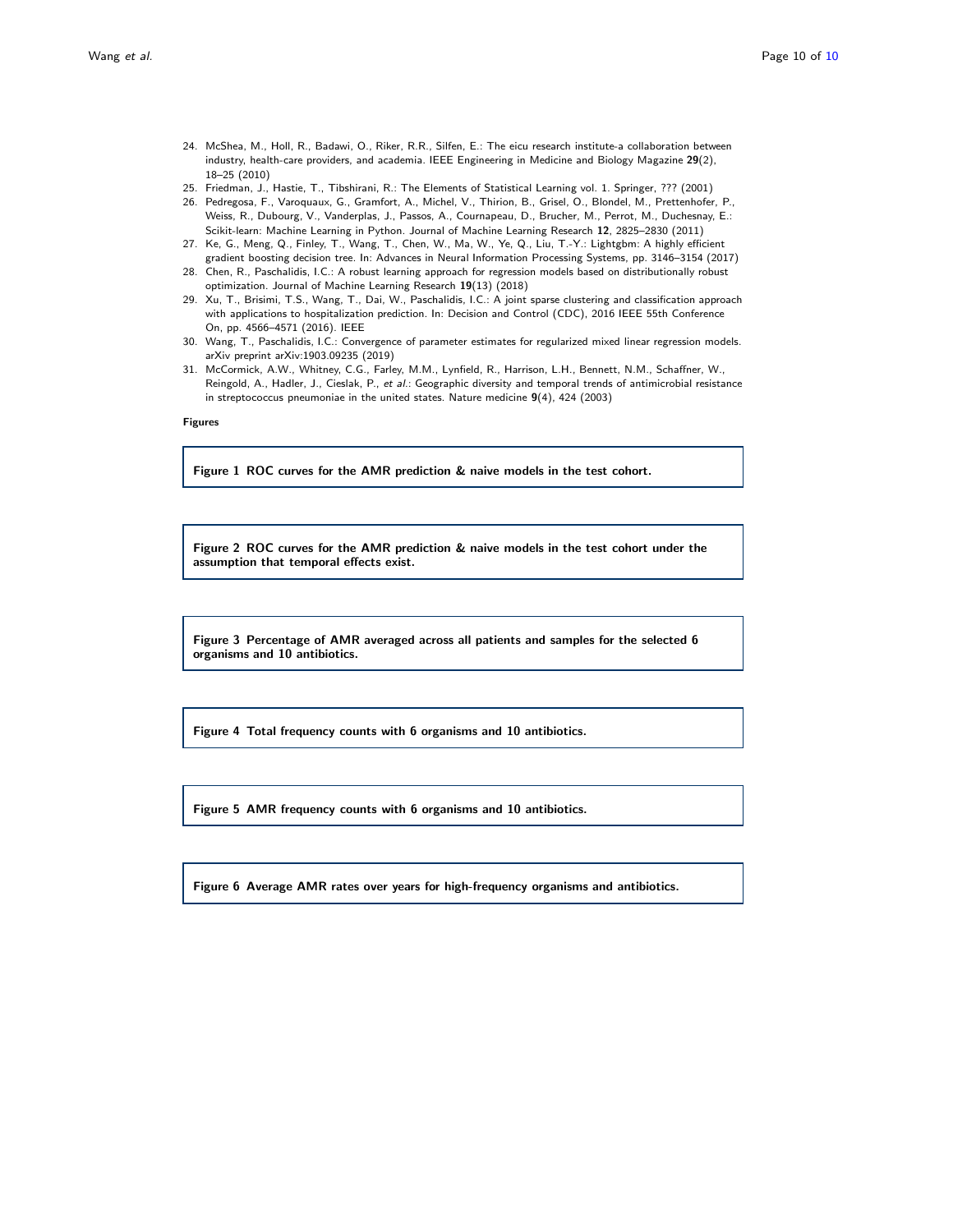This figure "Figure\_1.png" is available in "png" format from: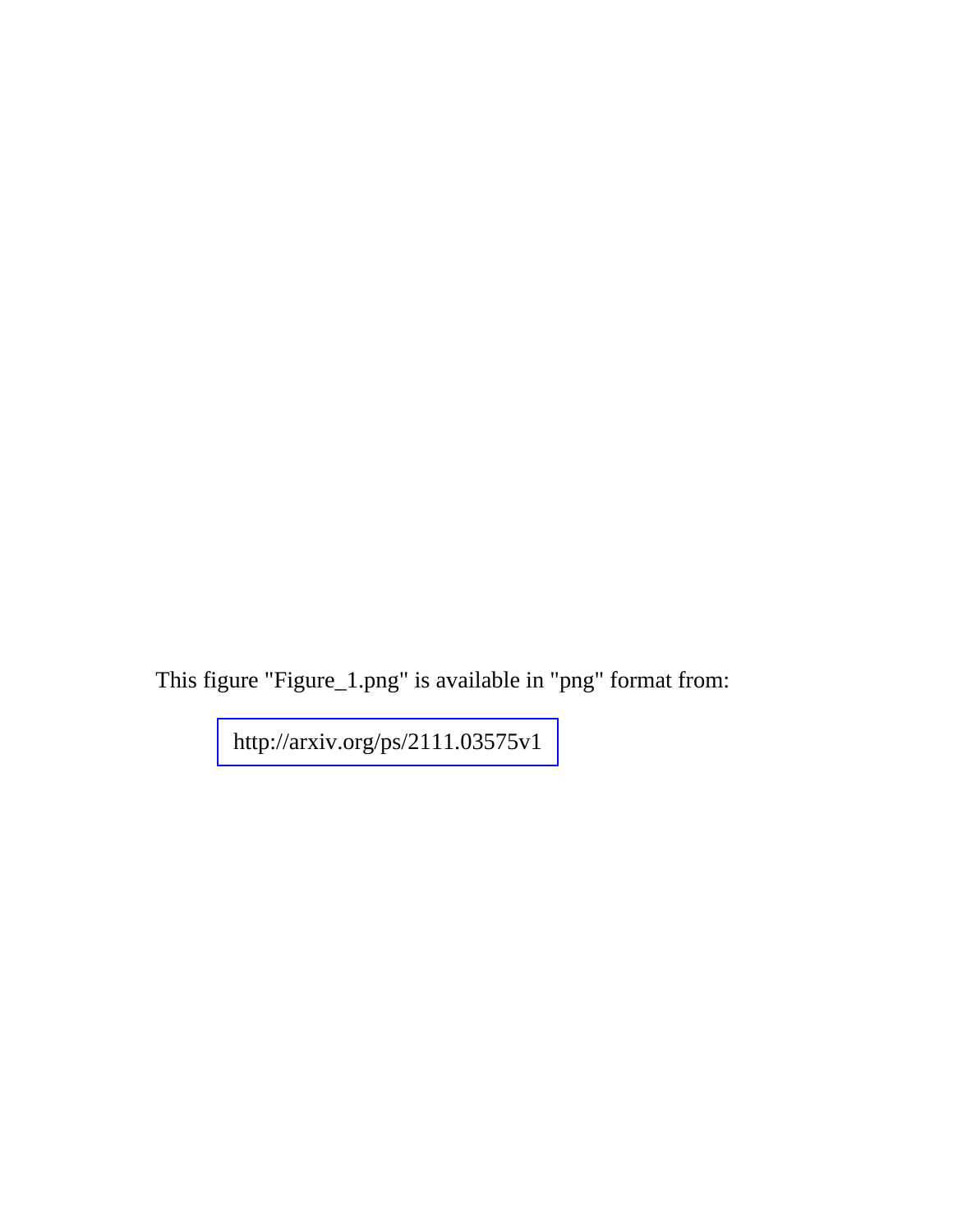This figure "Figure\_2.png" is available in "png" format from: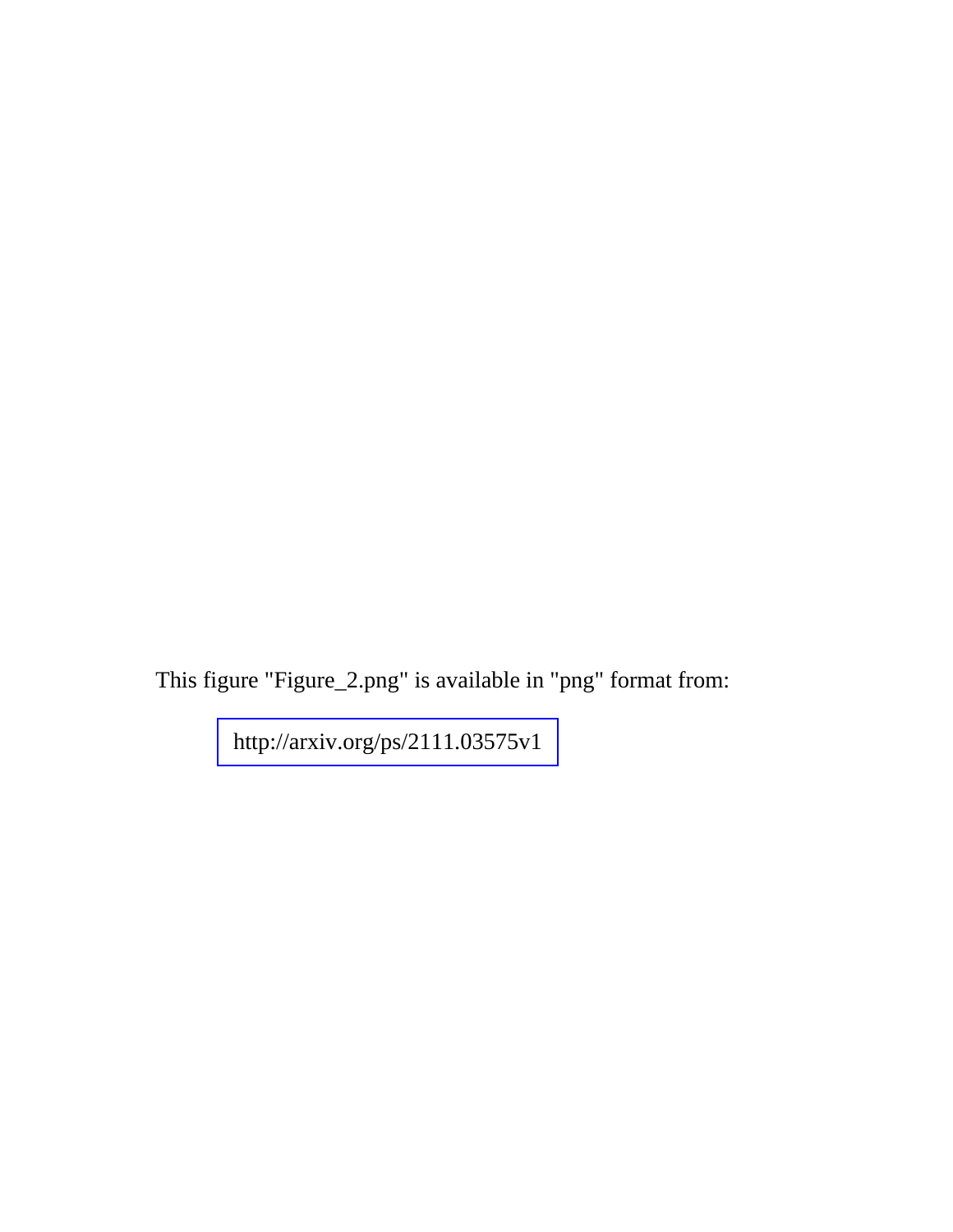This figure "Figure\_3.png" is available in "png" format from: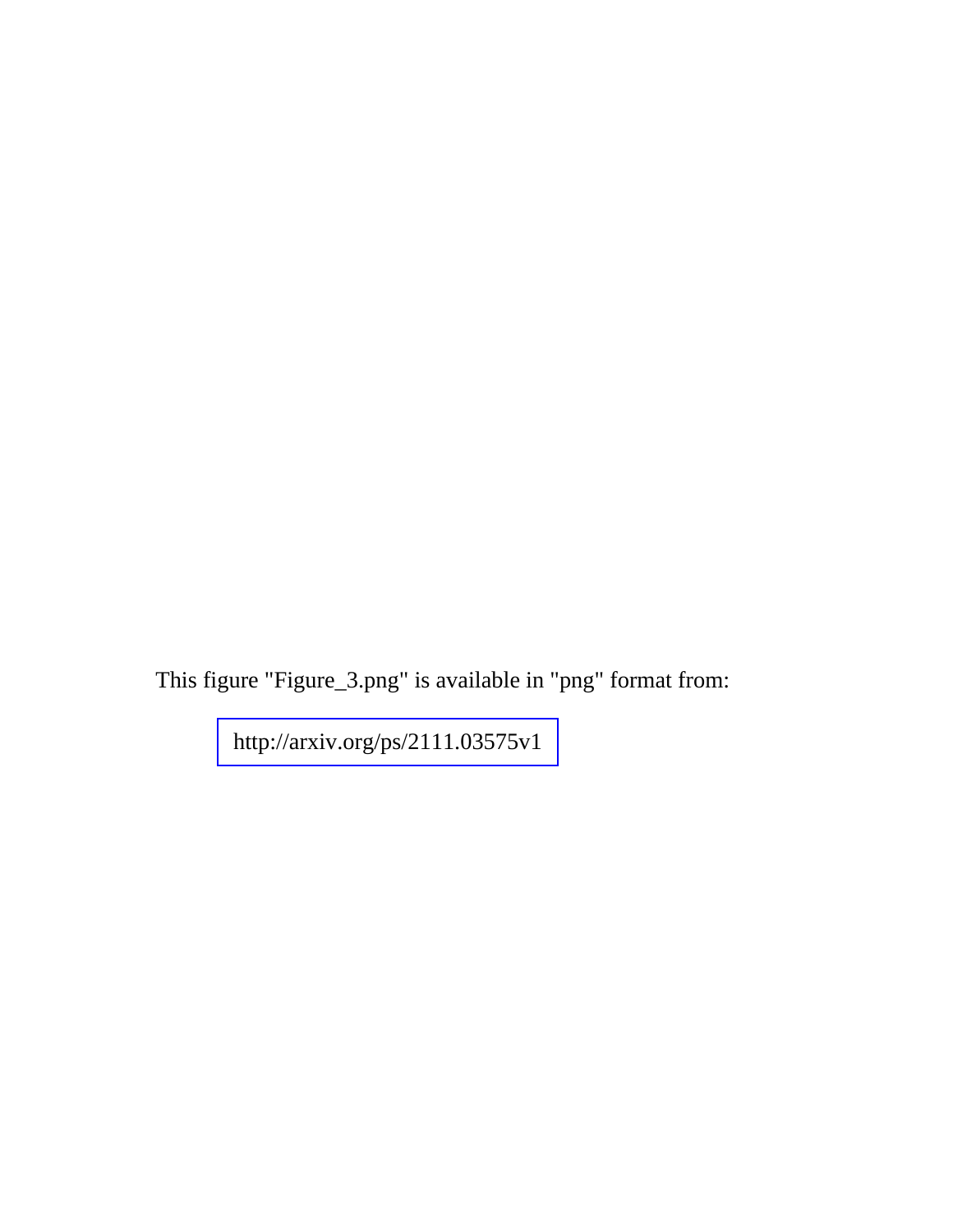This figure "Figure\_4.png" is available in "png" format from: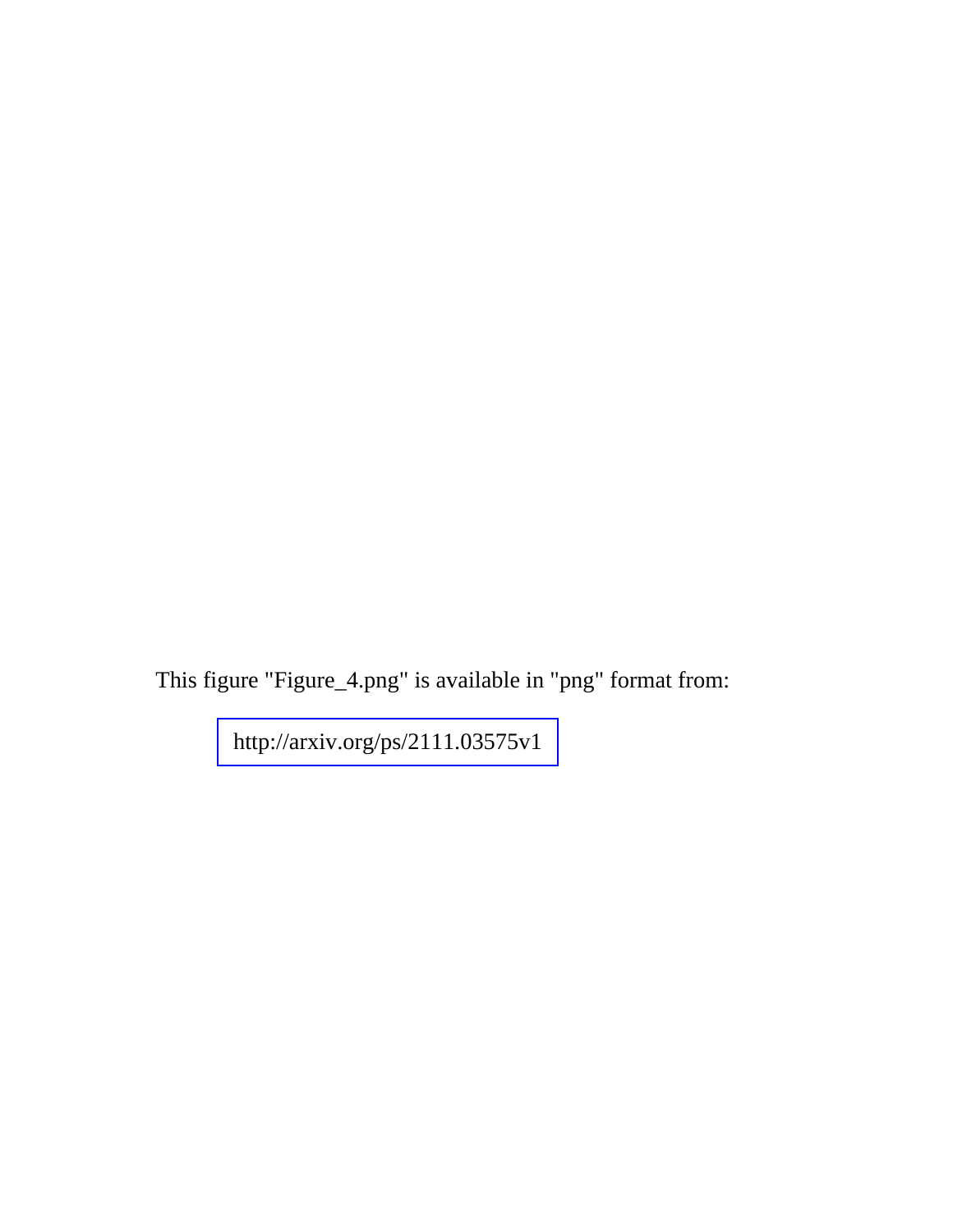This figure "Figure\_5.png" is available in "png" format from: